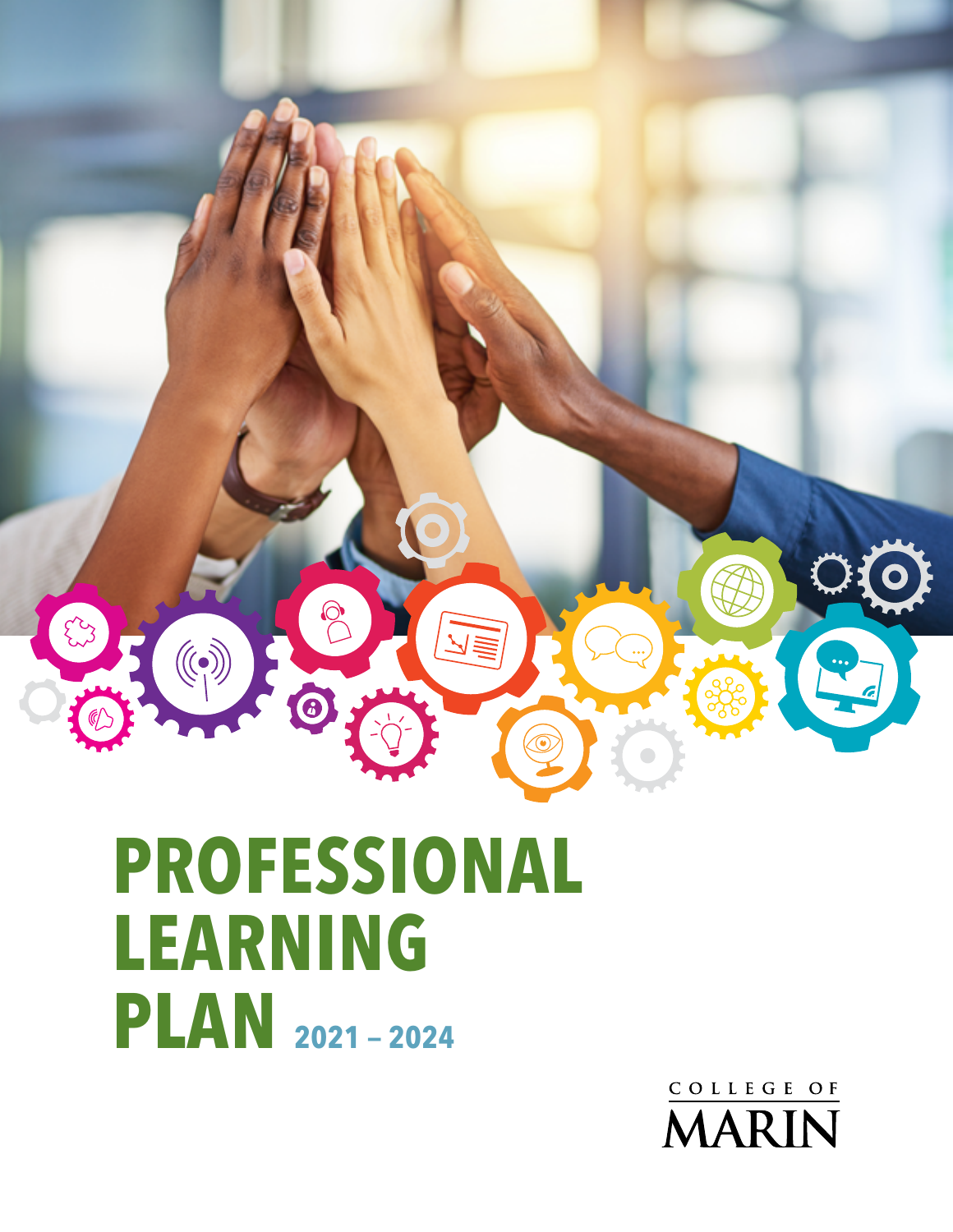# **CONTENTS**

| <b>Mission</b>                                             | 3                 |
|------------------------------------------------------------|-------------------|
| Key Goals and Performance Indicators                       | 4                 |
| Development of the Professional Learning Plan              | 5                 |
| Professional Learning Committee (PLC)                      | 5                 |
| Professional Learning Activity Planning Process            | 6                 |
| Professional Learning Survey and Evaluations               | 7                 |
| <b>Professional Learning Resources</b>                     | 7                 |
| Additional Committees with Professional Learning Oversight | 7                 |
| <b>Professional Learning Themes</b>                        | 8                 |
| <b>Faculty Professional Learning</b>                       | 10                |
| <b>Classified Staff Professional Learning</b>              | 10                |
| Professional Learning for Administrators                   | 11                |
| Summary of Professional Learning Needs in College Plans    | 11                |
| <b>Staffing/Human Resources</b>                            | $12 \overline{ }$ |
| <b>Distance Education Plan</b>                             | 14                |
| <b>Equity Plan</b>                                         | 14                |
| Facilities Planning, Maintenance and Operations            | 14                |
| <b>Fiscal and Budget</b>                                   | 15                |
| Office of Institutional Effectiveness                      | 15                |
| Participatory Governance System                            | 15                |
| Program Review                                             | 16                |
| <b>Technology Plan</b>                                     | 16                |
|                                                            |                   |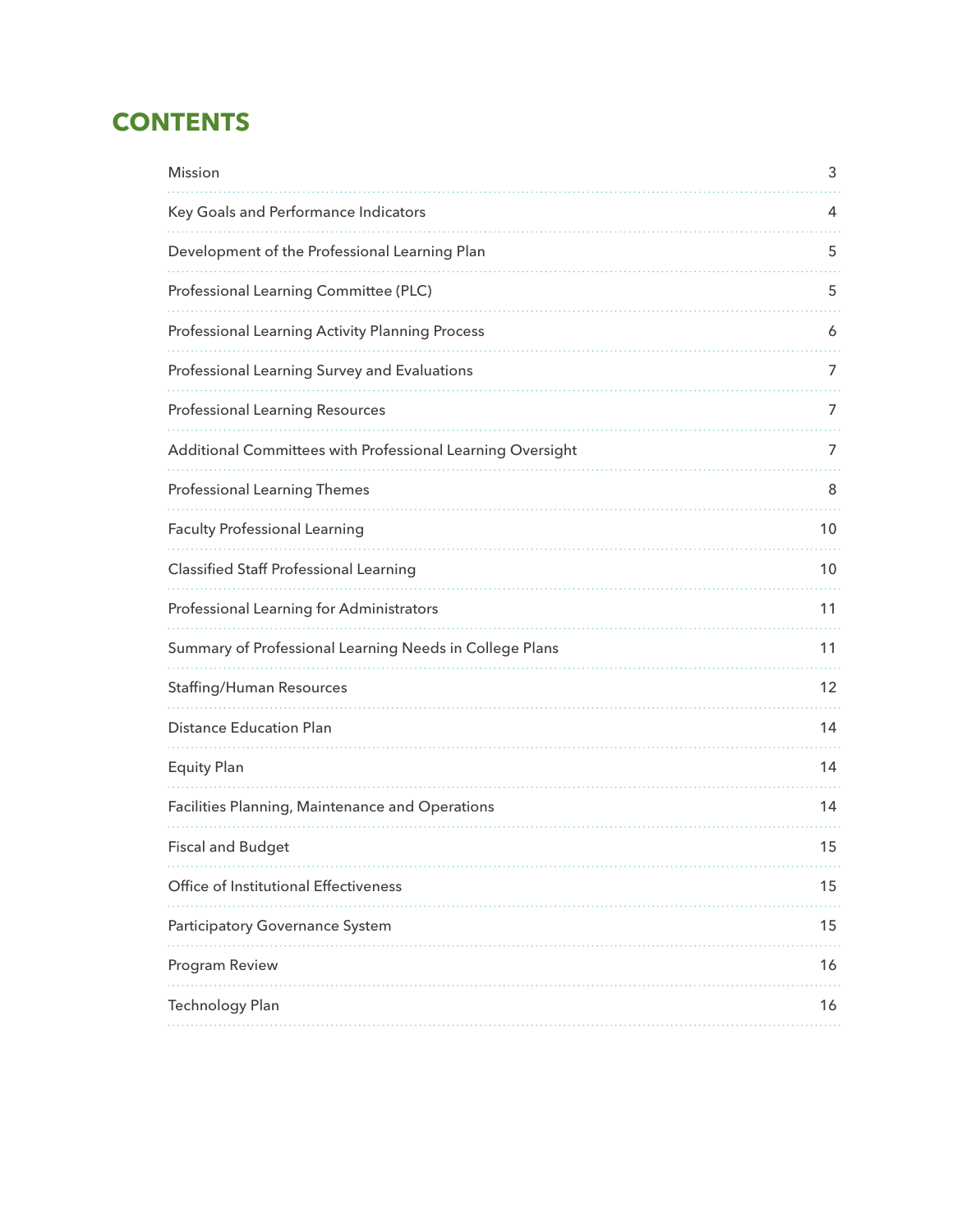### <span id="page-2-0"></span>**MISSION**

**The College of Marin's professional learning program is designed to:**

**Cultivate a culture of learning across the College by providing resources and training opportunities for all employees.** 

**Foster a sense of community and belonging among faculty, staff, and administrators through mentorship and shared purpose and values.** 

**Support institutional practices that close equity gaps and promote student achievement.**

In fall 2020, College of Marin was awarded the Dr. John Rice Award for Diversity, Equity and Student Success. In the announcement of this award, the College was commended for its "equity focus on professional learning to help staff understand students and each other better to cultivate a safe, equitable and inclusive campus environment." This equity focus is a cornerstone of our professional learning program, and the Professional Learning Committee (PLC) has worked diligently to increase student success, decrease equity gaps, and promote a positive work environment. We believe that each employee has a voice, role, and responsibility in creating a just and inclusive work and learning environment. We also believe that providing on-going, engaging, and relevant professional learning opportunities is essential to cultivating a culture of learning and innovation, fostering a sense of community, and supporting the College's strategic goals.

The COVID-19 pandemic and the move to remote learning and services in March 2020 put the College's commitment to professional learning to the test. This move impacted all aspects of the College and how employees work and interact with students and one another. Employees responded by creatively addressing challenges and setting up new processes to provide services and meet needs. It forced faculty to re-evaluate courses, materials, objectives, and methodology. The Distance Education Committee, including Cari Torres, Stacey Lince, and Kathleen Smyth, along with the support of many others, led the way by creating and administering an intensive online teaching course which included best practices in technology and pedagogy for 236 faculty. The PLC responded by curating online professional learning opportunities which focused on health and wellness, technology training, and student support. This shared challenge resulted in new levels of cooperation and resourcefulness as colleagues worked together to solve problems, share solutions, and support one another. As we come out of crisis mode and move forward together, the PLC wants to build on what we have learned and achieved during this time and make our professional learning program ever more engaging and meaningful.

This Professional Learning Plan includes an overview of the mission and goals of the Professional Learning Committee, information about the Flex program and professional learning opportunities, and a summary of professional learning needs identified in College plans.

Additional information about the professional learning program is available on the Professional Learning web page at www1.marin.edu/professional-learning.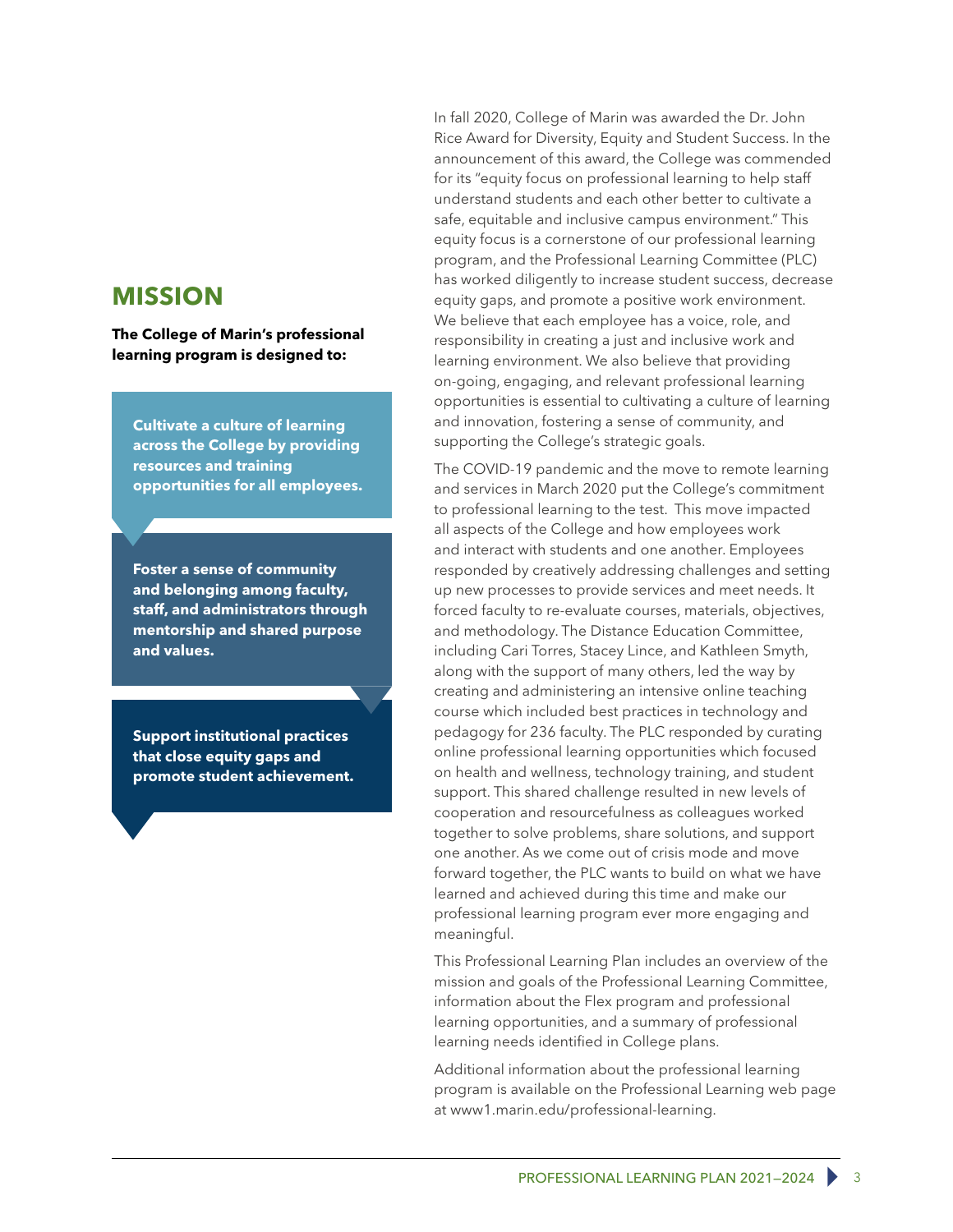# <span id="page-3-0"></span>**KEY GOALS AND PERFORMANCE INDICATORS**

These goals were developed after review of key plans and materials from the College, the California Community College Chancellor's Office (CCCCO), and external considerations.

### **Cultivate a culture of learning across the College by providing resources and training opportunities for all employees.**

### **Goals and Performance Indicators**

- Provide engaging, effective, and equity-minded professional learning for all employees.
- Establish a Teaching and Learning Center where employees can gather for formal and informal learning and networking opportunities.
- Achieve a goal of 100% of faculty who meet or exceed their Flex obligation.
- Increase percentage of classified employees who participate in professional learning activities by 10% per year to reach a goal of 90%.
- Track the number and type of professional learning activities and the number of attendees, reviewing for employee classification and department/role.
- Survey employees after training to track behavioral changes.
- Collaborate with UPM Professional Development Leave Committee (previously known as Professional Affairs Committee - PAC), Sabbatical Committee, and UDWC to create a list of employee training activities and develop a dissemination and reporting policy.

### **Foster a sense of community and belonging among faculty, staff, and administrators through mentorship and shared purpose and values.**

### **Goals and Performance Indicators**

- Support formal and informal mentoring opportunities.
- Promote activities to foster belonging and job satisfaction.
- Partner with COMmunity Hour planners to promote continuity and development of professional learning themes and activities.
- Include a survey question about community and belonging in the annual PL survey.
- Track and increase collaborations with the STEM Learning Center, IDEA, Umoja Equity Institute, EOPS, librarians, and others.
- Work with Human Resources, Academic and Classified Senates, and others as applicable to create a survey for new employees to measure satisfaction and belonging.

### **Support institutional practices that close equity gaps and promote student achievement.**

#### **Goals and Performance Indicators**

- Increase collaboration with other College groups to meet strategic goals.
- Serve as a clearinghouse for activities and initiatives which further the College's efforts to increase student success and decrease equity gaps.
- Offer training in best practices for teaching and learning including use of equity-minded syllabi, technology training, classroom management, and andragogy.
- Promote best practices for classified staff and student support.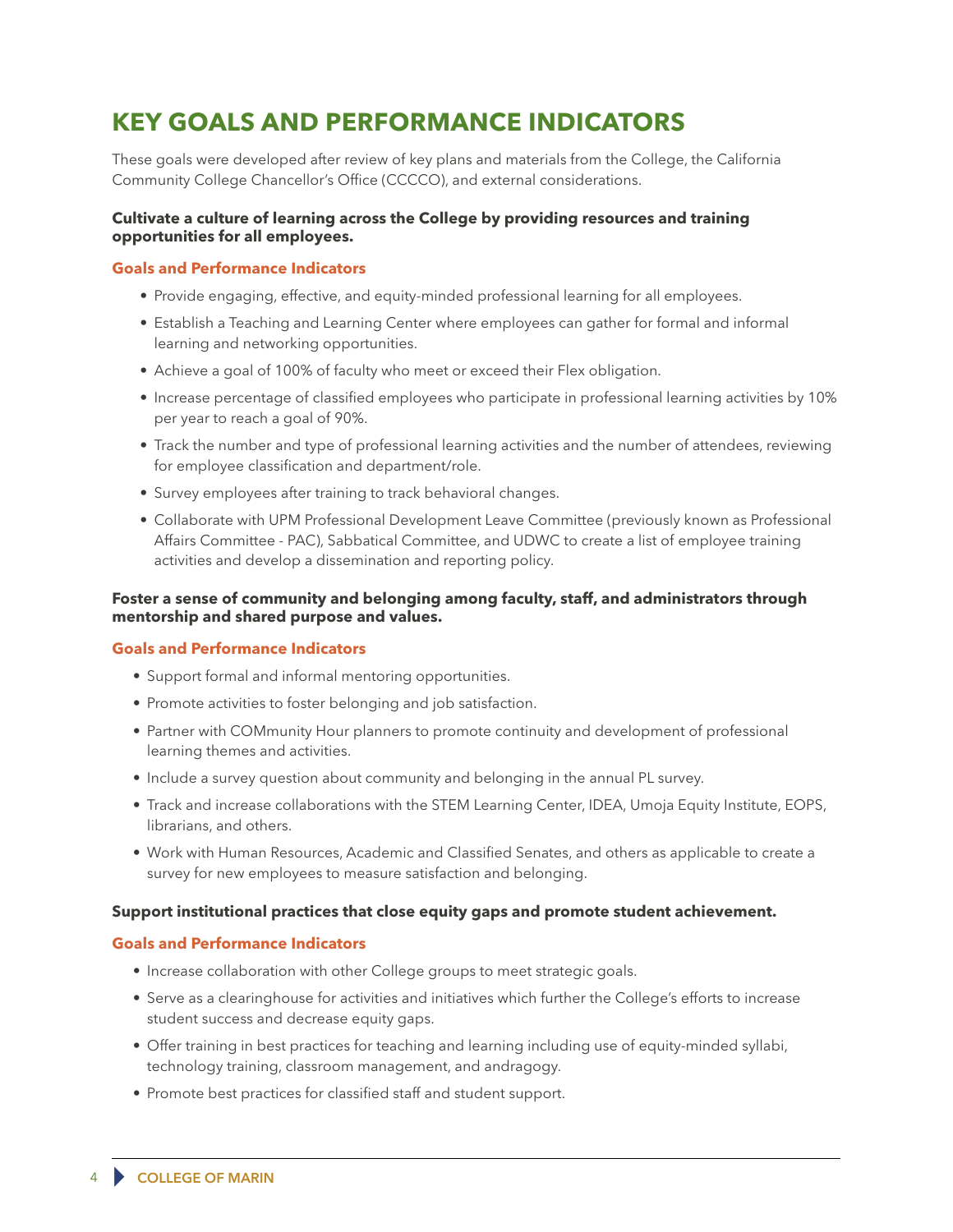# <span id="page-4-0"></span>**DEVELOPMENT OF THE PROFESSIONAL LEARNING PLAN**

In developing this *Professional Learning Plan*, the Professional Learning Committee (PLC) reviewed and incorporated elements from a range of sources including:

### **College Plans and Materials**

- *Educational Master Plan 2019-2025 and Strategic Plan 2019-2022*
- COM vision, mission, and values
- *Professional Learning Plan 2017-2020*
- Annual Professional Learning Survey
- Spring and Fall 2020 Faculty Remote Instruction Surveys
- UEI Call to Action
- Additional College plans

### **CCCCO Plans and Initiatives**

- Vision for Success goals
- Chancellor's Office's requirements
- Guided Pathways

### **Additional External Considerations**

- California Education Code and Title 5 Accreditation Standards
- AB 705

# **PROFESSIONAL LEARNING COMMITTEE (PLC)**

### **Charge**

The Professional Learning Committee (PLC) operates as a subcommittee of the Planning and Resource Allocation Committee. The PLC is responsible for overseeing professional learning planning, programs, and evaluation in support of the College Mission, institutional plans and initiatives, accreditation, and legal requirements. This includes the Flex program, technology training, institutional initiatives, teaching and learning activities, workplace safety and disaster preparedness training, and activities designed to improve communication and increase collegiality. The committee will utilize the resources and expertise of the Office of Institutional Effectiveness, Human Resources, Campus Police and other offices and departments as appropriate.

### **Responsibilities**

- Develop a professional learning plan consistent with the College Mission, Educational Master Plan, other institutional plans, accreditation standards and legal requirements.
- Set directions and make recommendations for professional learning activities to meet the needs of College employees.
- Establish guidelines and procedures for professional learning activity proposals.
- Evaluate the effectiveness of professional learning and make recommendations for improvement.
- Establish appropriate timelines to complete tasks and make recommendations.

Information about the PLC including the committee's charge, responsibilities, current members, agendas, and minutes are posted on the Professional Learning Committee web page.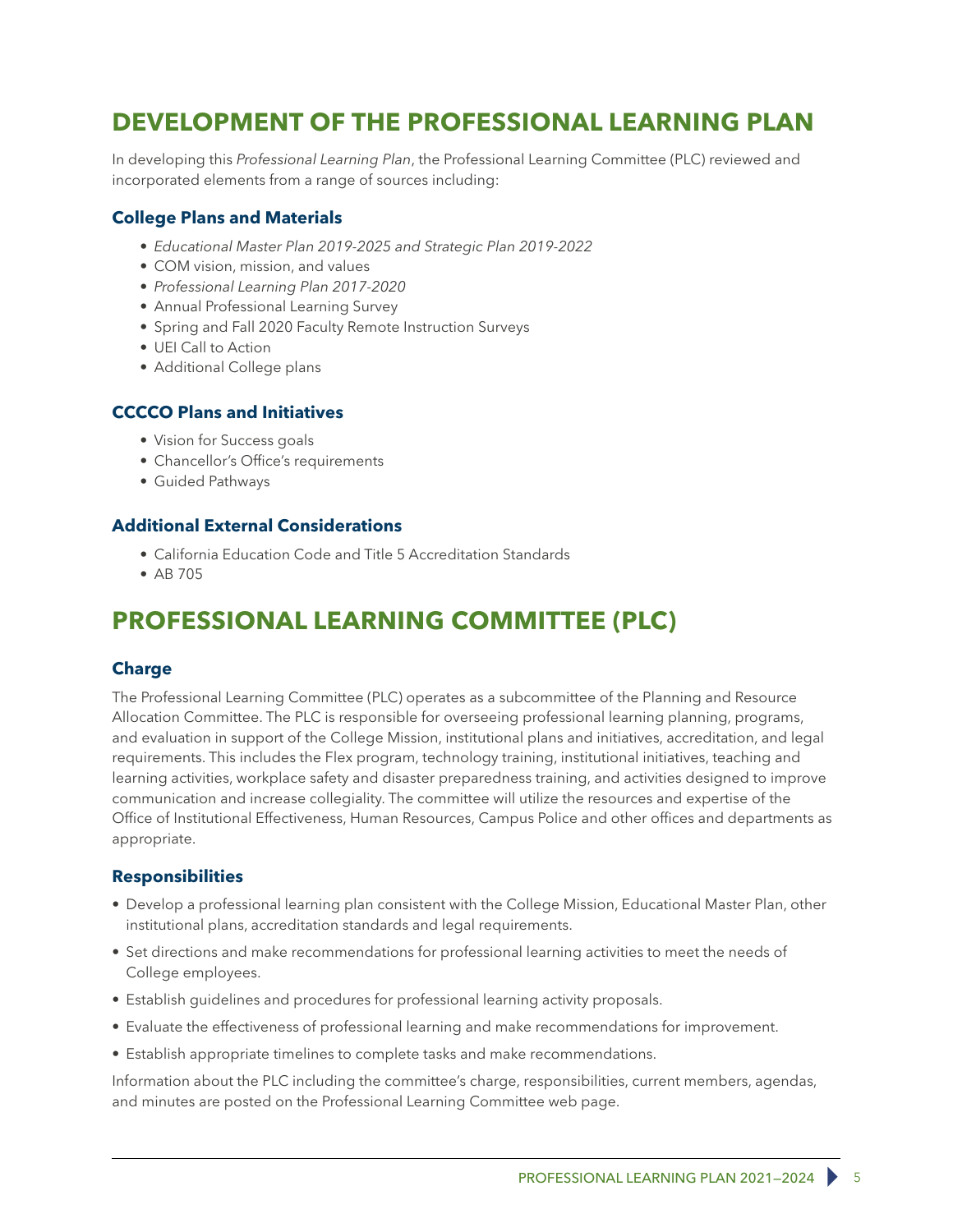# <span id="page-5-0"></span>**PROFESSIONAL LEARNING ACTIVITY PLANNING PROCESS**

### **An Opportunity for Collaboration**

In preparation for Flex Week, Flex activities, and Classified Staff Professional Learning activities, the Flex Facilitator and PLC will:

### **Identify Key Initiatives**

- College plans
- Surveys and evaluations
- CCCCO Vision for Success
- Guided Pathways
- State Initiatives AB 705
- Accreditation/ACCJC

### **Gather Information**

- Cabinet
- Committees
- Senates
- CSEA, UPM, SEIU

### **Curate Offerings**

- Determine Flex and professional learning themes
- Craft request for proposals
- Review/revise submissions
- Schedule sessions

### **Promote and Execute Programs**

- ProLearning
- College Services
- Marketing and communications
- Oversee logistics
- Review outcomes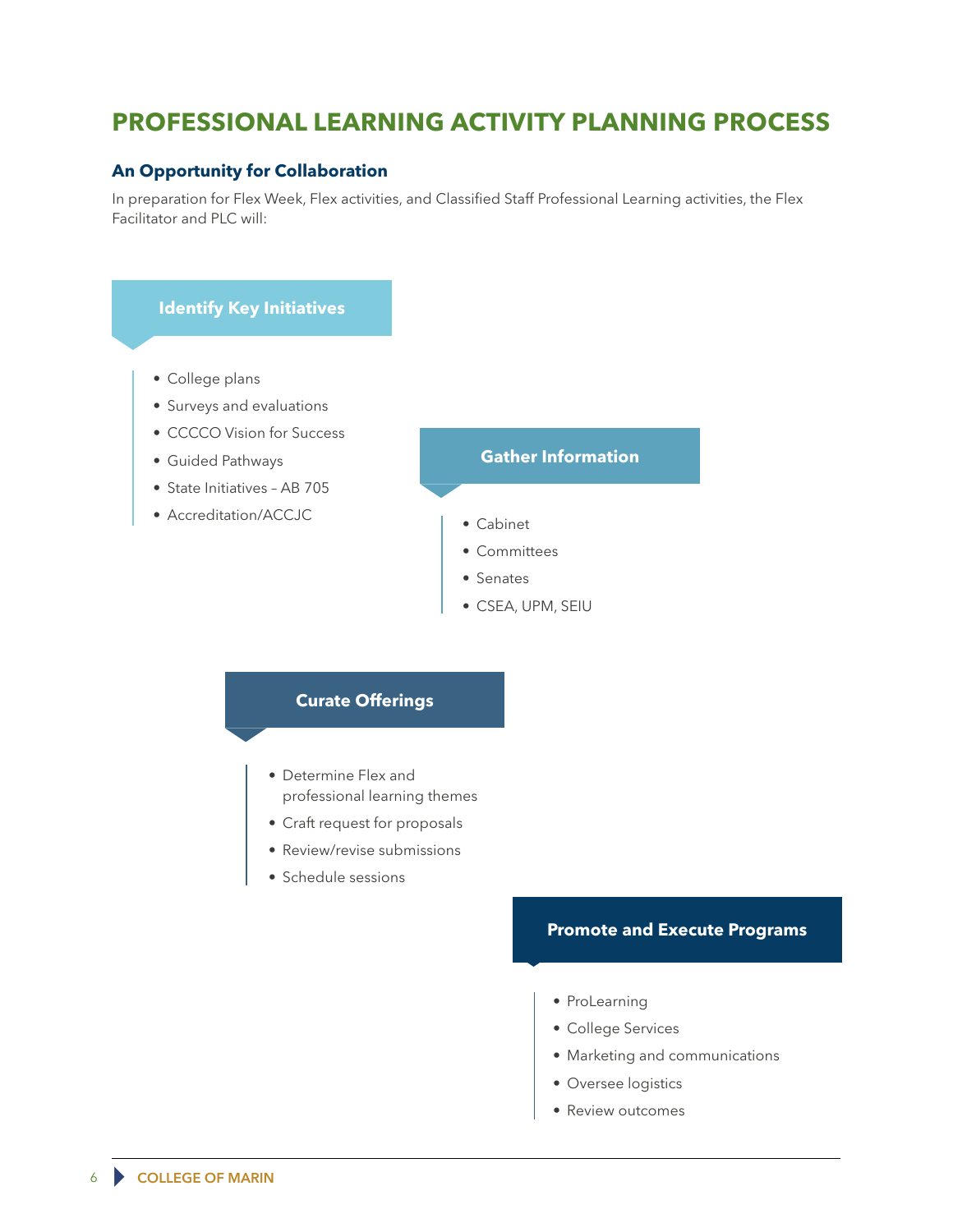# <span id="page-6-0"></span>**PROFESSIONAL LEARNING SURVEY AND EVALUATIONS**

The PLC conducts an annual Professional Learning Needs Assessment in compliance with Title 5 requirements for the Flexible Calendar Program. In addition, employees are asked to complete online evaluations for each activity. The results of these assessments help guide future planning.

### **PROFESSIONAL LEARNING RESOURCES**

The Professional Learning web page provides information about ProLearning, the Flex program, upcoming activities, conference and training requests, teaching and learning resources, and PLC agenda and minutes. A link to the Professional Learning web page can be found under the Faculty and Staff tab on the College website. In addition, all employees have access to ProLearning via the MyCOM portal. ProLearning, launched in fall 2018 in conjunction with the Vision Resource Center of the CCCCO, is a personalized professional learning website where employees can:

- View a calendar of professional learning events offered by COM and the Chancellor's Office and affiliated groups.
- Register for Flex activities.
- Access thousands of online training offerings from LinkedIn Learning, Skillsoft, and Keenan.
- View a transcript of professional learning activities.
- Check faculty Flex obligation.
- Connect with colleagues.

### **ADDITIONAL COMMITTEES WITH PROFESSIONAL LEARNING OVERSIGHT**

In addition to the PLC, there are also three union/district committees that have a role in professional learning opportunities for faculty.

### **Professional Development Leave Committee (Formerly known as PAC)**

The Professional Learning Leave Committee is a UPM/district committee that recommends and approves funding for faculty to attend conferences, workshops, and other training. The committee is composed of two administrators and two faculty union representatives. Information about how to apply for funds is posted on the Professional Learning web page and in the Faculty Handbook.

### **Sabbatical Leave Committee**

The Sabbatical Leave Committee is a UPM/district committee that recommends and approves sabbatical requests from faculty using the process outlined in the MCCD/UPM Collective Bargaining Agreement. The committee is composed of one administrator and three faculty union representatives.

### **Union-District Workload Committee (UDWC)**

The UDWC oversees funding for Institutional Research and Learning project grants and other collegefunded grants and initiatives designed to support institutional needs. The committee is composed of two administrators and two faculty union representatives.

Professional learning activities are also offered through other units including Human Resources, Campus Police, College Operations, Student Services, library, Students Accessibility Services, and others.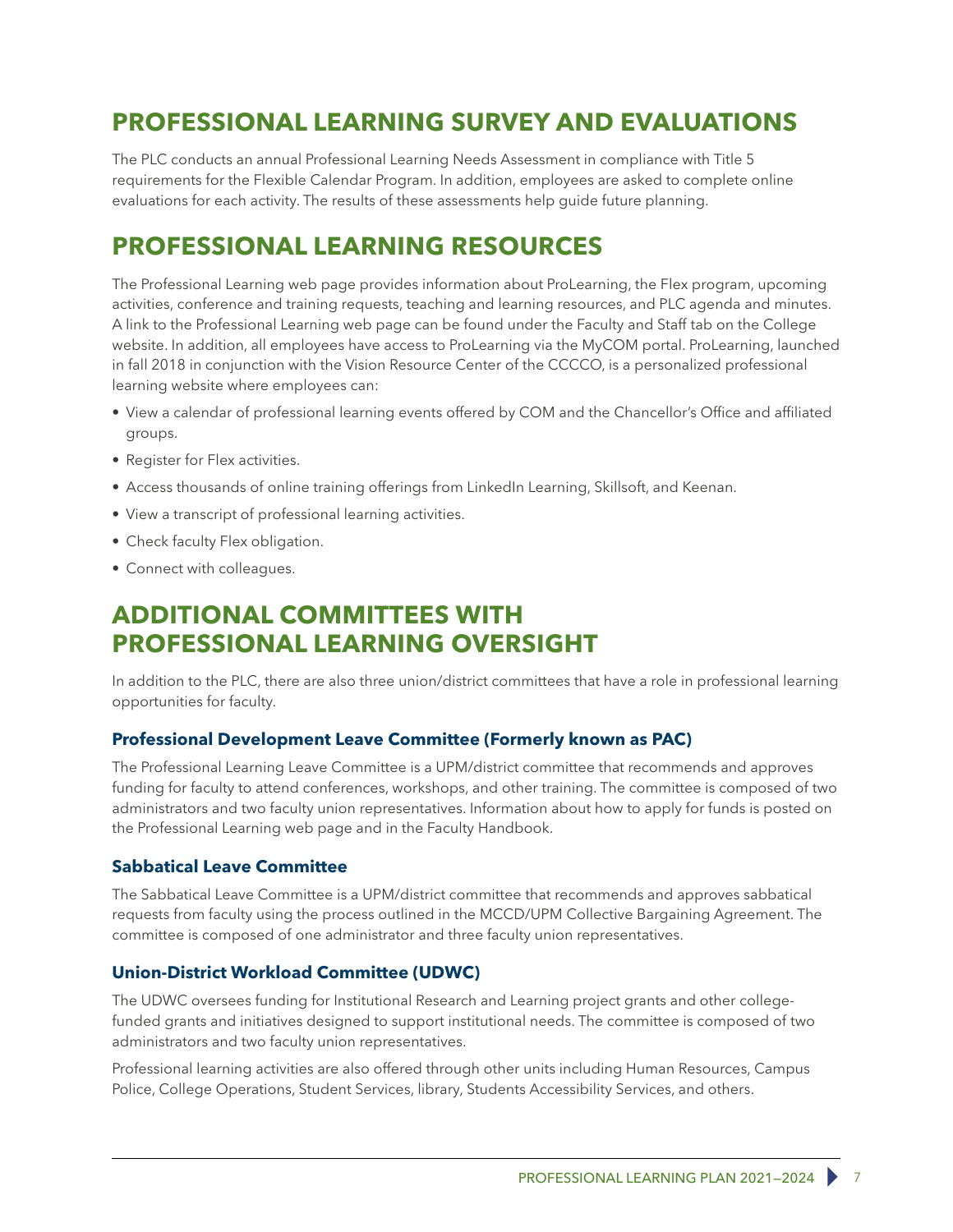# <span id="page-7-0"></span>**PROFESSIONAL LEARNING THEMES**

**The PLC uses six professional learning themes to organize activities and support the goals of College plans and initiatives. These themes may be revised as new needs and priorities emerge.**

### **Equity, Diversity, and Inclusion**

Promote best practices and innovative methods to cultivate a safe, equitable, and inclusive environment for students and employees and build awareness and knowledge about issues of power, privilege, and oppression.

### **Actions and Considerations**

Equity is a core tenet of the professional learning program and will be considered in all activities. For faculty, this could include a review of classroom practices, syllabus, grading, and course content. For staff, this could be developing creative plans to better support struggling students..



1

### **Teaching and Learning**

Provide faculty with opportunities to learn about and apply new practices to enhance learning and support student success. By participating in on- and off-campus workshops, courses, discussion groups, online training, conferences, or other professional learning activities, faculty gain a deeper understanding of curriculum, assessment, student learning outcomes, learning theories, and effective practices as they apply to the community college setting.

#### **Actions and Considerations**

Develop and implement plans for a teaching and learning Center to:

- Provide ongoing, in-depth training.
- Foster excellence and innovation in teaching.
- Advance equity-centered principles to increase student engagement and success.
- Promote a culture of continuous learning and collaboration.
- Provide mentorship and job support.
- Train faculty and staff in the effective use of technology.



### **Student Success**

Offer professional learning opportunities which support student success initiatives and meet student needs.

### **Actions and Considerations**

These initiatives include activities related to AB 705, Vision for Success, Guided Pathways, and others.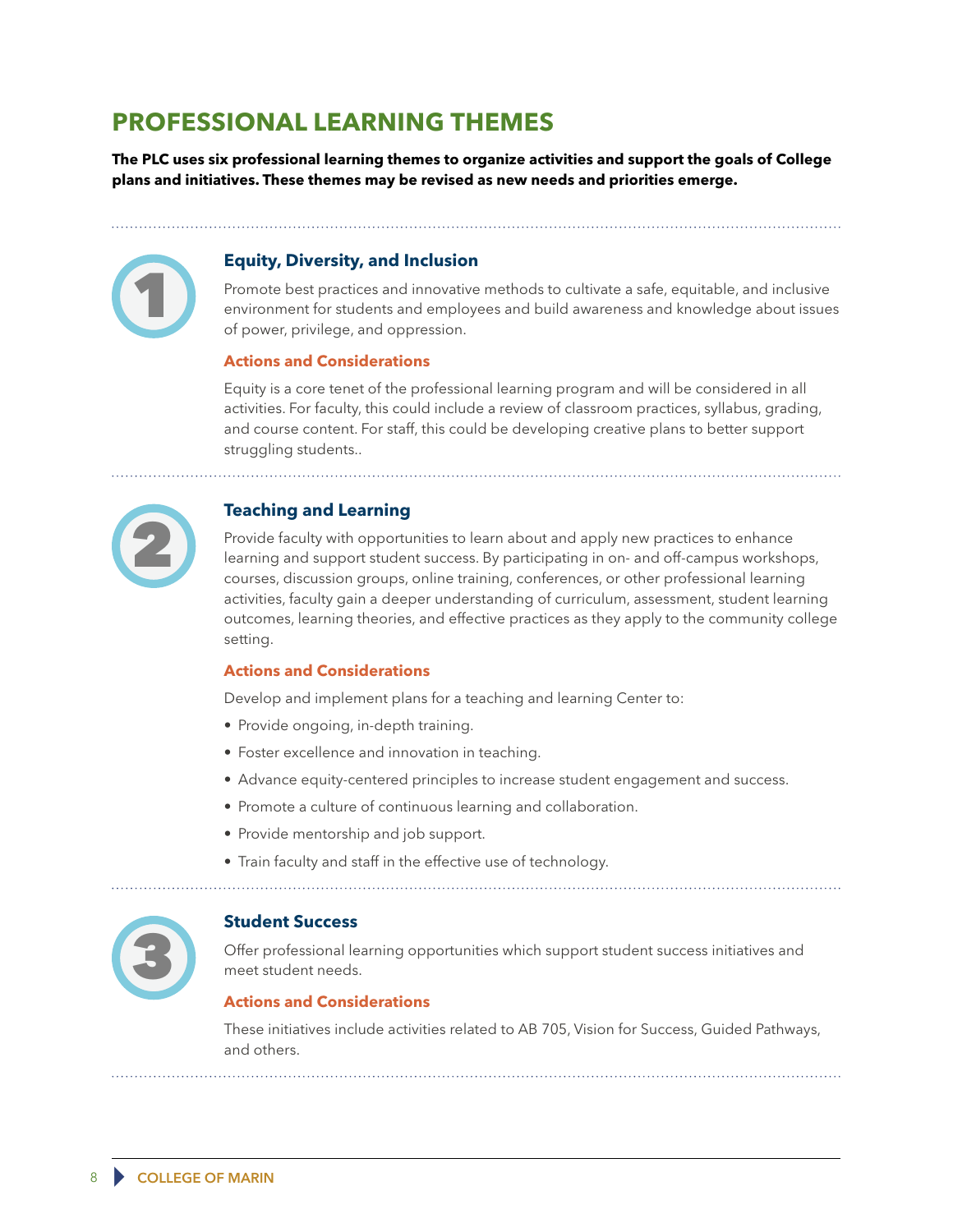

### **Technology Training**

Provide employees with in-person and/or online training to use College software and technology resources effectively.

### **Actions and Considerations**

Training may include Banner, O365, eLumen, Canvas, Zoom, tools to support remote teaching and learning, and other resources.

### **Institutional Effectiveness**

Present activities which support institutional effectiveness and meet goals and objectives identified in College plans.

### **Actions and Considerations**

These may include:

- Activities that contribute to a positive working environment.
- Information and training about college-wide issues and initiatives.
- Safety and disaster preparedness training.
- Mandatory professional learning training by Chancellor's Office, Accreditation, or other agencies.
- Employee position-specific skill learning.



### **Employee Excellence**

Provide activities which help individuals to continually improve to perform at a higher level.

### **Actions and Considerations**

- These activities may support the physical, mental, and financial health and wellbeing of employees.
- The PLC will work with constituent groups to create list of core competencies for faculty, staff, and administrators and use that to guide programming decisions.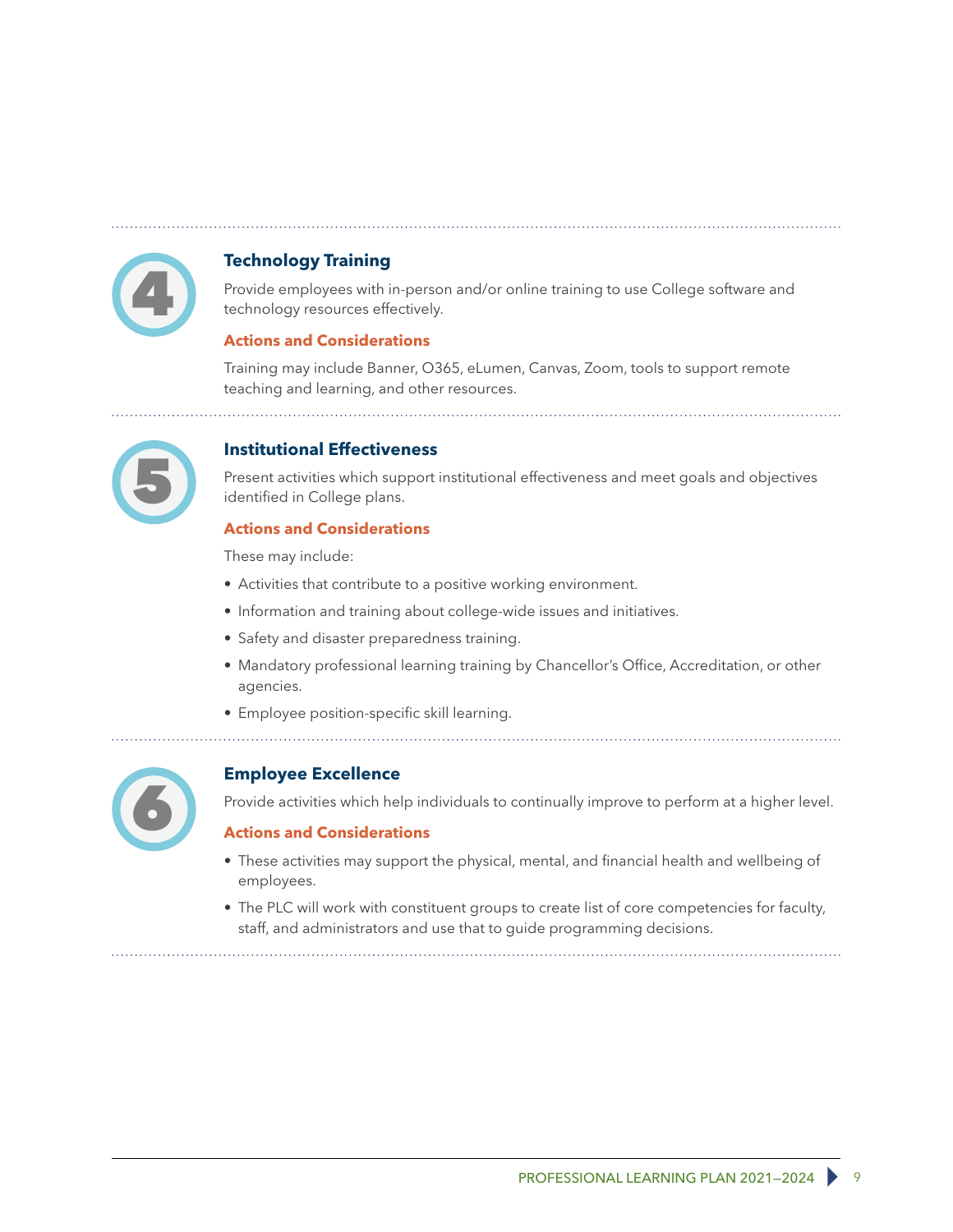# <span id="page-9-0"></span>**FACULTY PROFESSIONAL LEARNING**

### **Flex/Professional Learning Program Guidelines**

The College participates in the Flexible Calendar program administered by the Chancellor's Office to meet Title 5 regulations. In this program, colleges can set aside a certain number of days for professional learning activities in lieu of classroom instruction within the 175 academic calendar year. The College, in consultation with UPM, typically designates four or five days prior to the first day of instruction each semester as Professional Learning/Flex Days.

### **Full-time Faculty**

Full-time faculty have a 40-hour Flex obligation for the academic year, due by the last day of exams in the spring semester.

### **Part-time Faculty**

Part-time faculty have a Flex obligation each semester based on 20 hours/semester and prorated according to instructional load. In the case of librarians, counselors, school nurse, and Child Development Program faculty, the obligation is based on workload. The Flex obligation is due by the final exam day. Complete details about the Flex program, including information about applicable activities and procedures, are available on the Professional Learning web page and in the Flex information brochure.

### **Professional Learning Faculty Facilitator**

The Professional Learning Faculty Facilitator oversees the Flex program and serves as chair of the PLC.

### **Conference Attendance and Off-site Training**

Funding for faculty to attend conferences and other professional learning activities is available through the UPM/District Professional Development Leave Committee (formerly known as PAC). Information about how to request these funds is posted in the online faculty handbook. A link is also posted on the Professional Learning web page.

### **CLASSIFIED PROFESSIONAL LEARNING**

### **Classified Professional Learning Day**

In fall 2016, the College instituted a Classified Professional Learning Day to give classified staff an opportunity to network with staff from other areas, gain training in specific skills, and enhance collegiality. This half-day program included an opening session, lunch, and breakout sessions related to technology training, employee effectiveness, and institutional effectiveness. Offices and service areas were closed during this event. Because of its success, this event continued as a full-day event each semester until spring 2020 when the original plans were cancelled due to Covid-19 and the campus closure. It was then turned in a series of standalone events in summer. The PLC will work in conjunction with the Classified Senate, administration, and other groups to plan ongoing events to meet the needs of classified staff.

### **Conference Attendance and Off-site Training**

Classified staff can request funding of up to \$500 per person per fiscal year to support job-related training and professional learning activities. Funding is on a first-come, first-served basis. Staff also may be eligible for additional departmental or institutional funds to cover training, conferences, or other professional learning activities with manager approval. The PLC reviews and approves these classified staff development funds. More details and the application form are posted on the Professional Learning web page at <http://www1.marin.edu/professional-learning/conference>.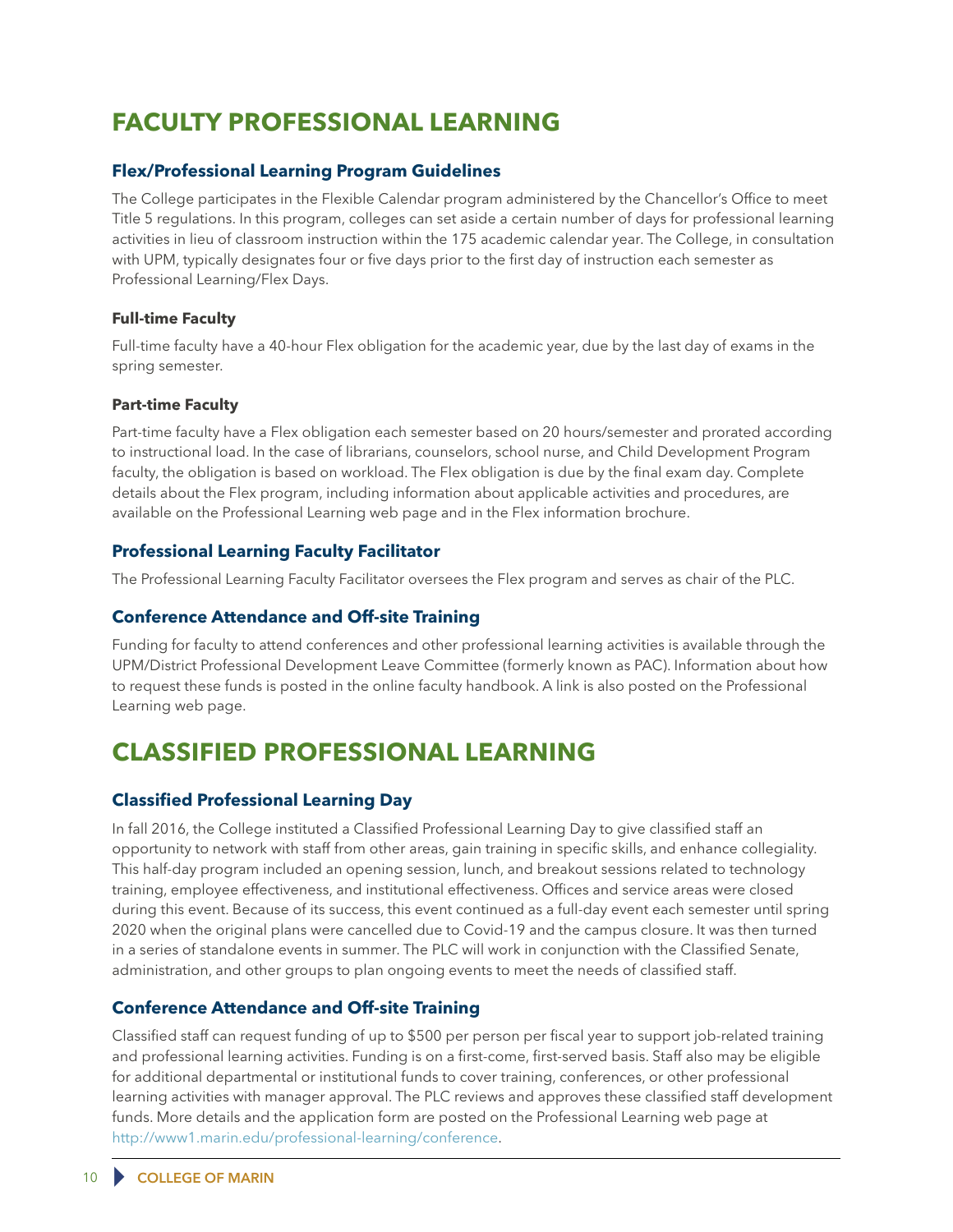# <span id="page-10-0"></span>**PROFESSIONAL LEARNING FOR ADMINISTRATORS**

### **Leadership Learning Program**

The College is a member of the USC Race and Equity Center - California Community Colleges Equity Leadership Alliance. As part of this initiative, College administrators and faculty leaders will participate in professional learning activities to address issues related to race and racism.

### **Conference Attendance and Off-site Training**

Administrators may have department travel accounts or access to other funds. Requests should be directed to the appropriate manager.

### **SUMMARY OF PROFESSIONAL LEARNING NEEDS IN COLLEGE PLANS**

The PLC reviewed various College plans and identified key areas for professional learning and collaboration with other committees, groups, and departments to help achieve these institutional objectives.

### **Educational Master Plan 2019-2025 and Strategic Plan 2019-2022**

#### **[Focus Area: Equity](http://prie.marin.edu/emp/progress/equity) (EQ)**

### [Strategic Plan Objective EQ1.2](http://prie.marin.edu/emp/progress/equity/goal1)

Data-informed, equity-minded, ongoing professional development expands faculty, staff, and administrator capacity and capability to meet Equity Goal 1.

Action steps include addressing equity gaps through Flex activities, development of a teaching and learning center, and providing equity-minded classified professional learning content.

#### [Equity EMP Goal 2](http://prie.marin.edu/emp/progress/equity/goal2)

Hire, support, and retain equity-minded employees reflective of the diversity of the student body and expect all College employees to approach their work with equity-mindedness.

Objectives and action steps focus on using an equity lens to change outreach and hiring processes to increase employee diversity and retention.

#### **[Focus Area: Instructional Programs](http://prie.marin.edu/emp/progress/ip) (IP)**

#### [Instructional Programs EMP Goal 5](http://prie.marin.edu/emp/progress/ip/goal5)

Create opportunities for faculty to collaborate and share effective teaching methodologies.

#### [Strategic Plan Objective IP5.1](http://prie.marin.edu/emp/progress/ip/goal5)

The College will have a comprehensive, integrated professional learning program.

Action steps include reviewing plans to identify professional learning needs through an equity-minded lens, providing opportunities for learning and incorporating best practices, and increasing mentoring opportunities for full-time and part-time faculty.

#### [Strategic Plan Objective IP5.2](http://prie.marin.edu/emp/progress/ip/goal5)

The College will have a clear vision and plan for a teaching and learning center.

Action steps include determining values and priorities and submitting a formal plan for a teaching and learning center.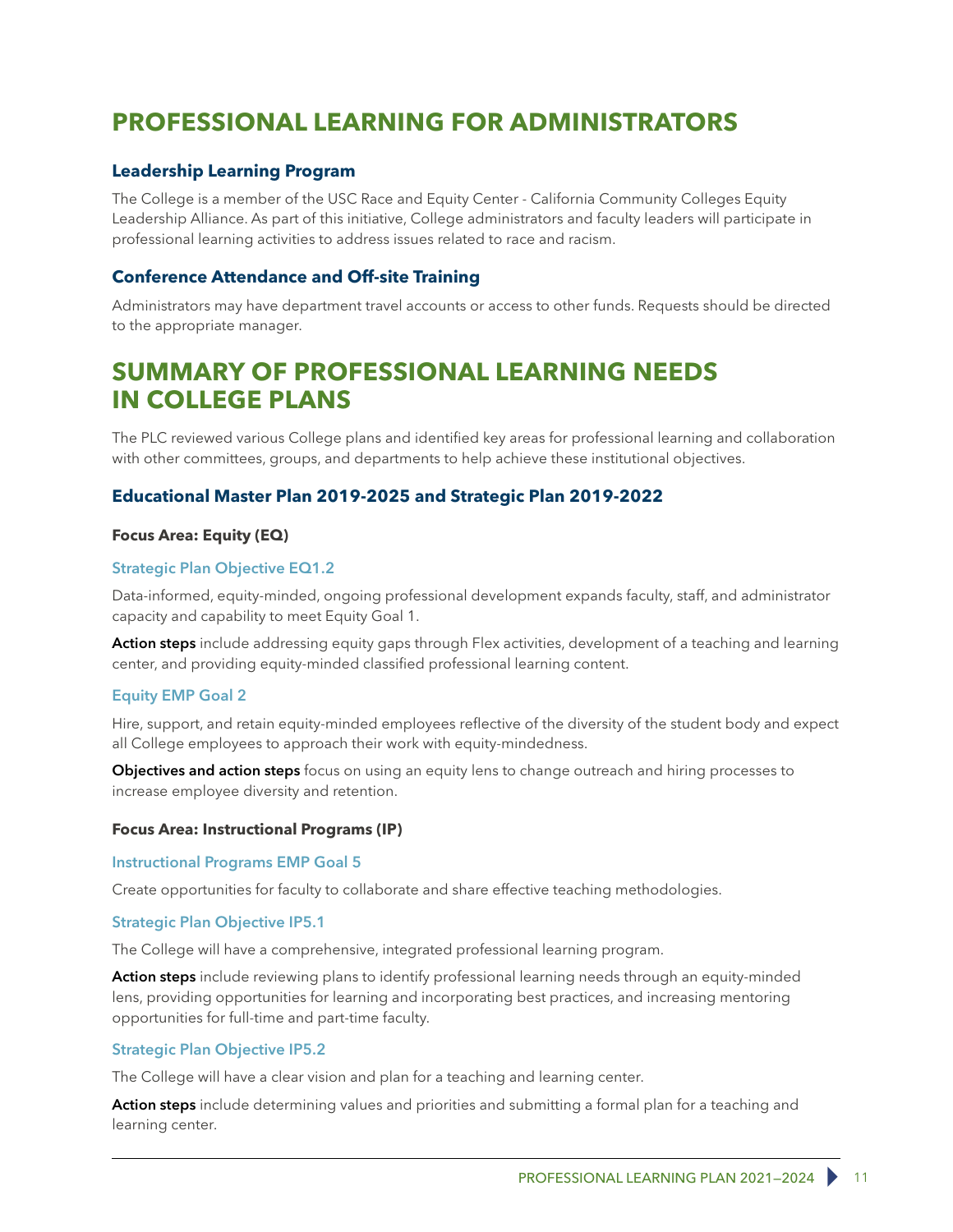# <span id="page-11-0"></span>**STAFFING/HUMAN RESOURCES**

Professional learning in this section includes Education Code requirements; accreditation standards; human resources information; key policy, procedures, and collective bargaining points; contract obligations; human resources; and mandatory safety trainings.

### **New Faculty Orientation**

This orientation is offered each semester during the Flex Week prior to the first day of instruction. Topics include:

- Human resources overview regarding new hire forms, conference and travel leave, mandatory (sexual harassment prevention, FERPA, safety) and optional training.
- Online faculty handbook.
- MyCOM portal including "add" codes, dropping, and waitlists.
- Classroom management and student conduct.
- Professional learning opportunities, Flex obligations, and participatory governance.
- Workplace safety, parking, and campus police services.
- Creating a culture of excellence.
- Overview of Canvas, online learning applications, and policies

*Champions: Assistant Vice President of Instruction, Academic Senate, Human Resources, Professional Learning Faculty Facilitator*

*Timing: Each semester*

#### **New Faculty Academy**

This semester-long program for new, tenure-track faculty includes five, three–hour workshops covering the items included in the New Faculty Orientation plus:

- logistics
- teaching and learning
- campus culture
- student services
- student success and campus culture
- tenure information
- teaching strategies

*Champions: Assistant Vice President for Instructional Support, Academic Senate, Human Resources, Professional Learning Faculty Facilitator*

*Timing: Annually, fall semester as needed. Depending on the number of new faculty, this may be replaced with the faculty mentor program.* 

### **New Employee Orientation**

This program for classified staff and management introduces the new employee to the organization and their job.

*Champions: Human Resources Timing: Monthly as needed*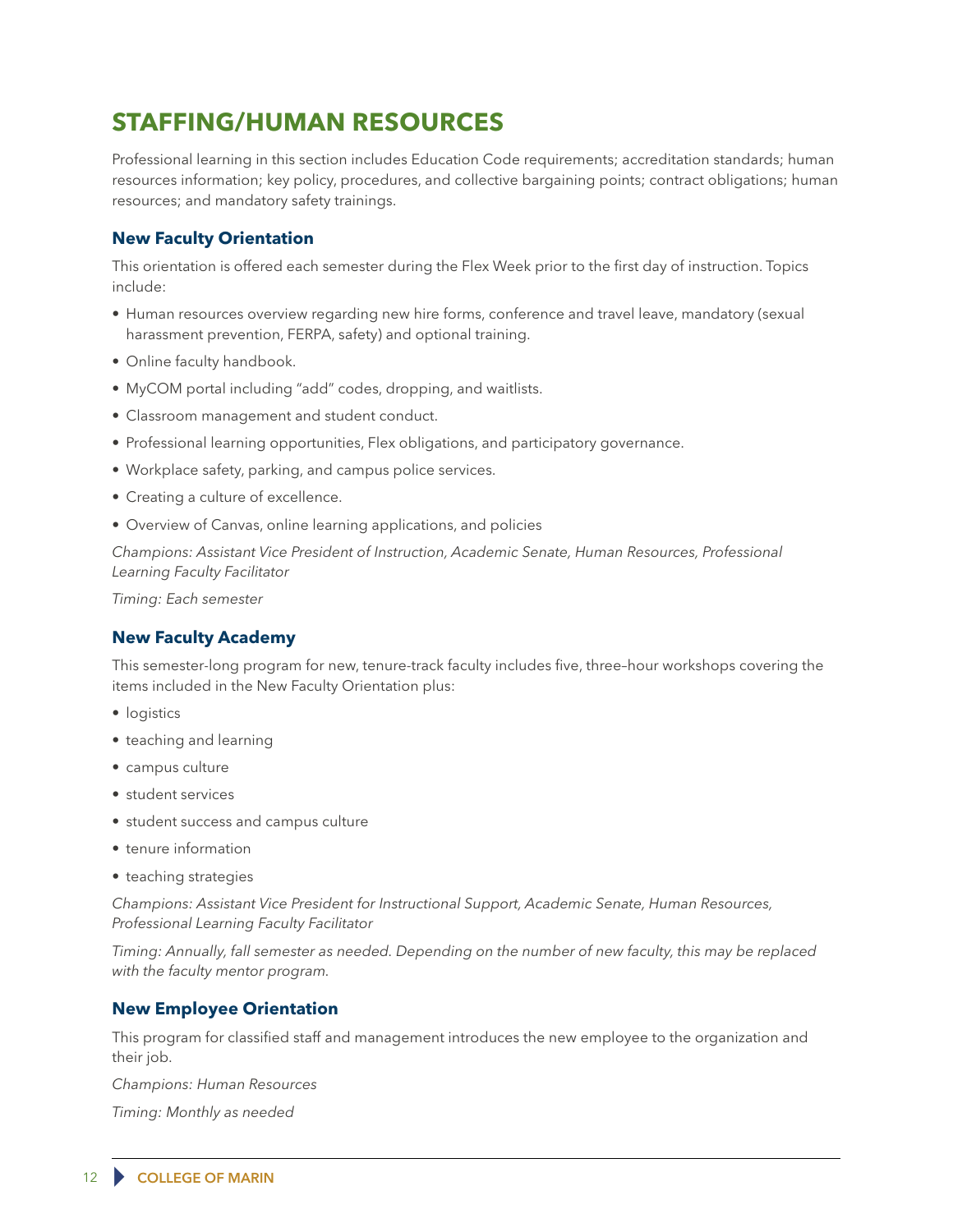### **Faculty Performance Evaluation Training**

This workshop provides information about contractual requirements for the review and documentation of faculty performance.

*Champions: Human Resources, Vice President of Student Learning and Student Services*

*Timing: Annually* 

### **Safety and Emergency Preparedness**

This workshop provides information about what to do in an emergency and how best to prepare and respond should there ever be an active shooter on campus.

*Champions: District Police Chief, Human Resources*

*Timing: Annually*

### **Illness and Injury Prevention**

This workshop provides information about every employee's responsibility for a safe and healthy workplace.

*Champions: Human Resources, District Police*

*Timing: Annually*

### **Management/Supervisory Training**

These workshops and webinars provide managers and supervisors with skills in interviewing and selection, establishing new employee on-boarding plans, performance management, teamwork, conflict resolution, meeting facilitation, best practices, business process improvement, project management, leadership, and the application of policies, procedures, and collective bargaining agreements.

*Champion: Human Resources*

*Timing: Ongoing*

### **Retiree Training**

Pre-retirement seminars and webinars prepare employees for retirement, and post- retirement seminars and workshops about programs and services that contribute to the well-being of retired faculty and staff.

*Champions: Human Resources and Fiscal Services*

*Timing: Ongoing*

### **Benefit Training**

Benefit fairs, webinars and on-line information about employee health and welfare benefit plan options. *Champions: Human Resources and Fiscal Services with Benefit Vendors*

*Timing: Annually during open enrollment*

#### **Sexual Harassment Prevention Training**

Employees have access to on-line and workshop information to meet regulatory discrimination training requirements and achieve COM goals of creating an environment free of harassment.

*Champions: Human Resources*

*Timing: Annually for all new hires; every two years for supervisors; and within six months of employment for new supervisors*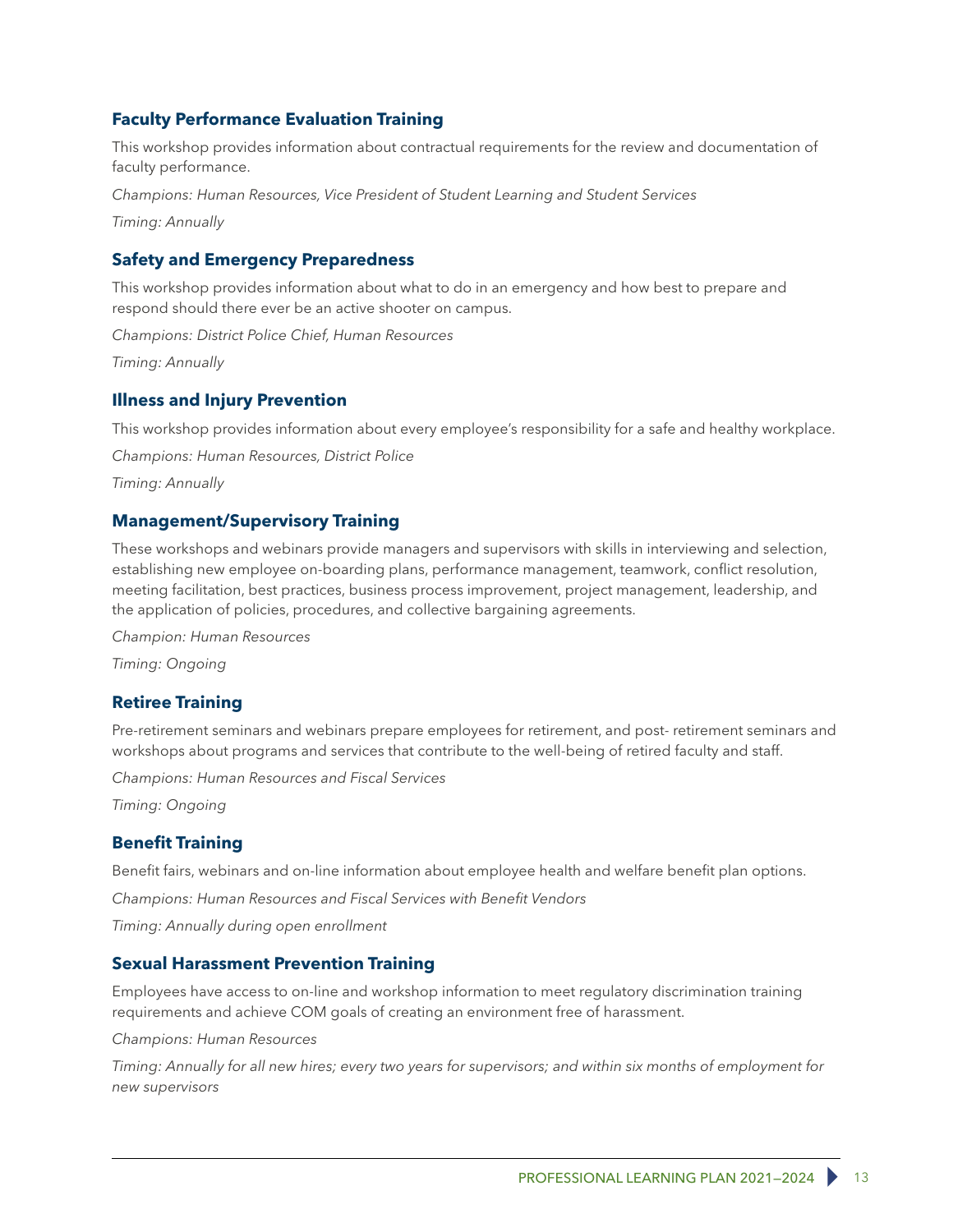### <span id="page-13-0"></span>**Other HR Training and Professional Learning**

Additional training will include professional and career learning workshops and webinars to promote high performance and prepare the workforce for the future.

*Champions: Human Resources and Professional Learning Faculty Facilitator*

*Timing: Ongoing*

### **DISTANCE EDUCATION PLAN**

As part of the ongoing effort to meet the objectives outlined in the Strategic Plan, the Distance Education Committee will continue to:

- Provide ongoing faculty professional learning in best practices for instructional technology, online learning, and course design including regular and substantive interaction and accessibility compliance.
- Offer faculty support for online teaching and design to align with the California Virtual Campus-Online Education Initiative (CVC-OEI) statewide Course Design Rubric
- Seek input from faculty as to their professional learning needs for distance education and provide on and off campus opportunities such as CVC-OEI sponsored workshops and Flex workshops on accessibility, universal design best practices, and student engagement.
- Develop and maintain online learning faculty resources that are specific to COM DE policies and best practices.
- Provide regularly scheduled meetings for DE faculty.
- Provide training for Canvas and other online learning platforms and applications.

*Champions: Distance Education Committee, Instructional Technologist, DE Faculty Coordinator, Assistant Vice President of Instruction*

*Timing: Ongoing*

# **EQUITY PLAN**

A goal of the Equity Plan is to provide professional learning opportunities for staff and faculty that enhance awareness, understanding, capacity and motivation to support student populations identified in the plan.

Professional learning/training is needed to:

- Implement promising practices in pedagogy, curriculum learning, and student services and AB 705.
- Increase awareness/understanding of issues impacting target student populations including the effects of inequities, methods for detecting and researching them, and effective practices for improving outcomes.
- Provide professional development and training to peer tutors and instructional aides on Universal Design for Learning and effective strategies for tutoring students with disabilities.

### **FACILITIES PLANNING, MAINTENANCE AND OPERATIONS**

The Director of Facilities Planning, Maintenance, and Operations will ensure that all maintenance and operations staff have required OSHA and other training.

*Champion: Director of Facilities Planning, Maintenance, and Operations*

*Timing: Ongoing*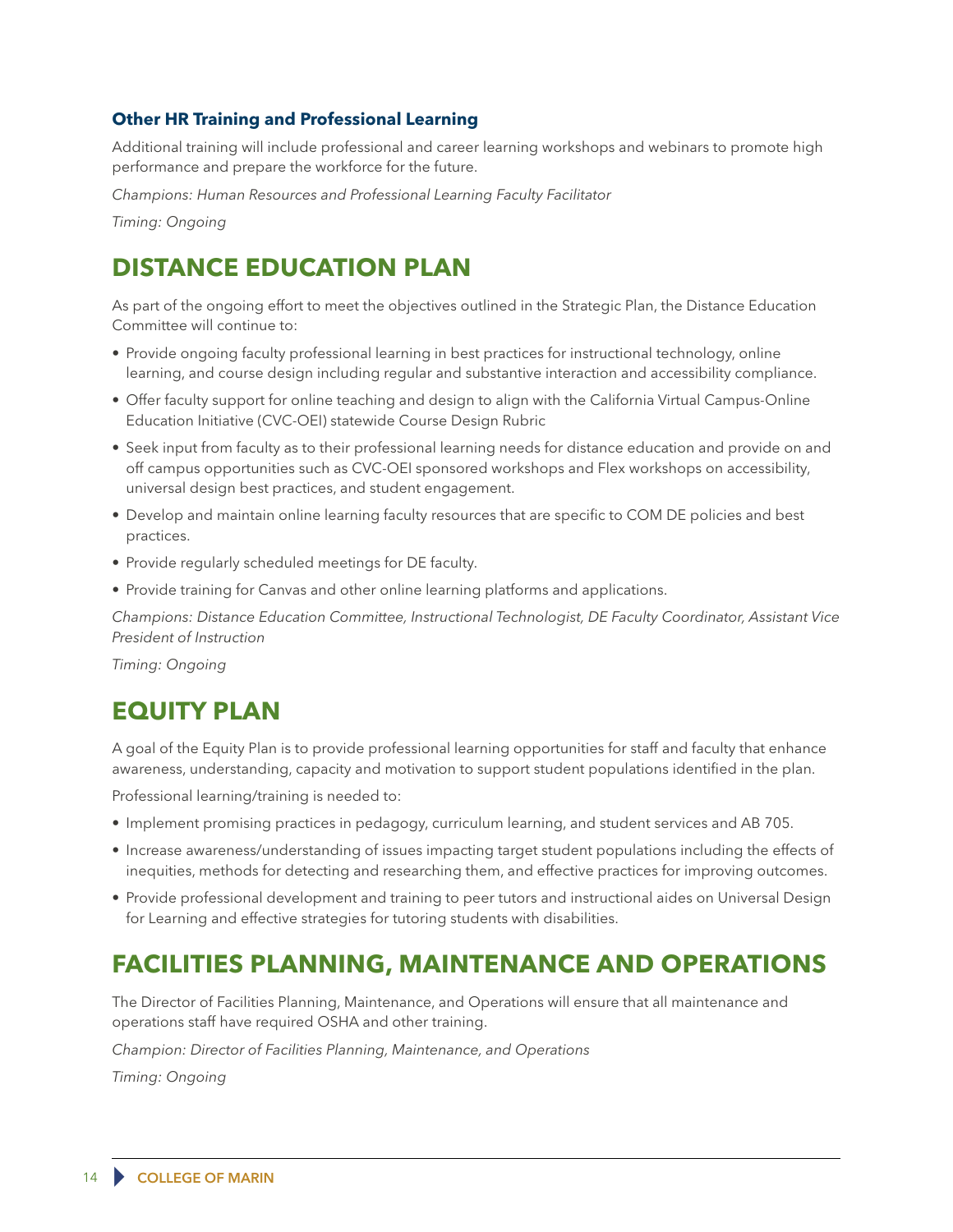# <span id="page-14-0"></span>**FISCAL AND BUDGET**

### **Fiscal and Budget Training for Managers**

Provide the following training to new and existing staff so they can effectively complete personnel action forms, requisitions, budget transfers, annual budgets, quarterly budget reports:

- Banner training for requisitions, budget transfers, account analysis, and budget review FOAP (Fund-Organization-Account-Program coding for spending)
- Budget Builder Tool (for entering budgets annually)
- Quarterly Budget Reporting (for preparing quarterly budget analysis)

*Champions: Director, Fiscal Services; Accounting Supervisors*

*Timing: Annually or as needed*

### **Other Fiscal and Budget Related Training and Professional Learning**

Fiscal Services staff attend training sessions or participate in webinars to increase their knowledge in areas that may impact their work, e.g., payroll, regulations, budget meetings, purchasing meetings, IRS, etc.

### **Purchasing and Requisitions**

The District Buyer is also available to provide training for requisitions, budget transfers and general Banner inquiries.

*Champions: Director, Fiscal Services; Fiscal Services Staff* 

*Timing: As needed*

### **OFFICE OF INSTITUTIONAL EFFECTIVENESS**

#### **Data Visualization Training**

Office staff will investigate new data visualization options and then offer training to anyone who is doing program review or who wants to research enrollment trends, student access and success, or do cohort analysis, etc.

### **Survey Instrument Training**

Survey design and survey instrument training offered by OIE staff.

*Timing: As needed*

### **PARTICIPATORY GOVERNANCE SYSTEM**

Professional learning for all managers on participatory governance system (PGS) is conducted at the beginning of each fall semester and as needed when new managers are hired. PGS training is conducted for PGS chairs after they are elected in the fall. Chairs will train their committee members.

*Champions: Governance Review Council*

*Timing: Annually and as needed*